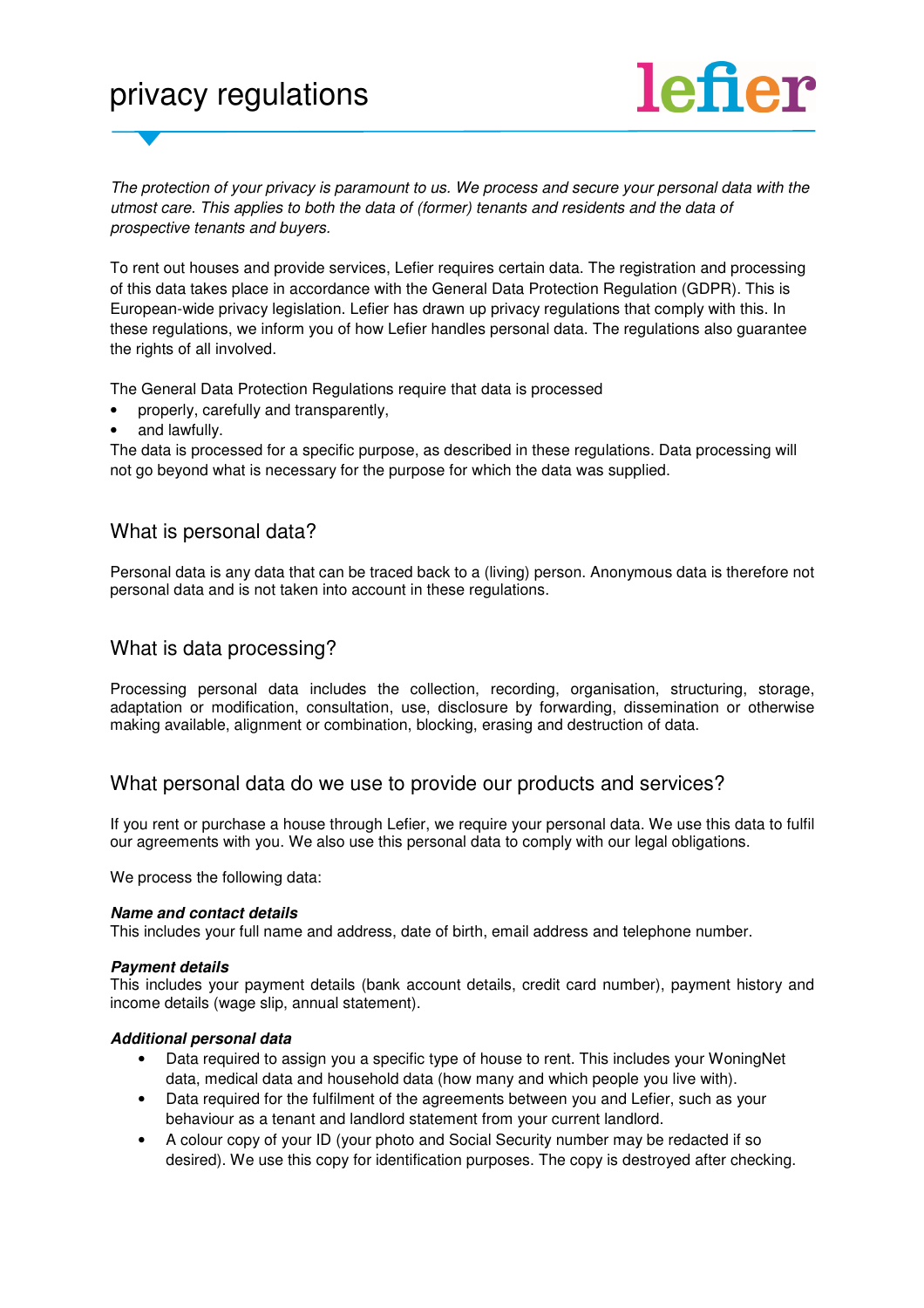# What do we use your data for?

The personal data we collect always serves a purpose as described by Lefier and is only collected for the following purposes:

- Processing your personal data when registering as a customer with Lefier.
- Enforcing the Tenancy Agreement; letting the property to the customer.
- enforcing the Purchasing Agreement; selling the property to the customer;
- the use of customer service by the customer;
- calculation and recording of income and expenditure and making payments;
- claims collection, including assigning those claims to third parties;
- management, maintenance and repair of movable and immovable property to be rented and let;
- processing complaints and disputes;
- conducting an audit;
- internal administration activities;
- tackling housing fraud and disturbances;
- improving the liveability in and around the property;
- implementing second chance policy and housing opportunity;
- if an incident has been recorded on camera (such as theft, for example), Lefier stores the footage until the incident is settled;
- customer research to improve service, for example;
- market research:
- newsletters and communication;
- compliance with legal obligations;
- any other activities where personal data is processed.

# Are you obliged to provide personal data?

Personal data will only be requested and processed by Lefier if one of the following principles has been met:

- You have given us your consent;
- Processing is necessary to enforce a contract;
- Processing is necessary to comply with legal obligations;
- Processing is necessary to address a serious risk to the health of the data subject;
- Processing is necessary to comply with public law duties;
- Processing is necessary for the legitimate interest of the person responsible of the data or of a third party.

# Who is responsible for the data?

Lefier is responsible for processing all data in accordance with the GDPR. Lefier is responsible for processing personal data. Lefier defines the purpose and means for the processing of personal data.

## Do we share data with third parties??

We only share personal data with third parties if this is necessary to carry out agreements made or if this is required by law, for example in the event of suspected fraud or tenant abuse.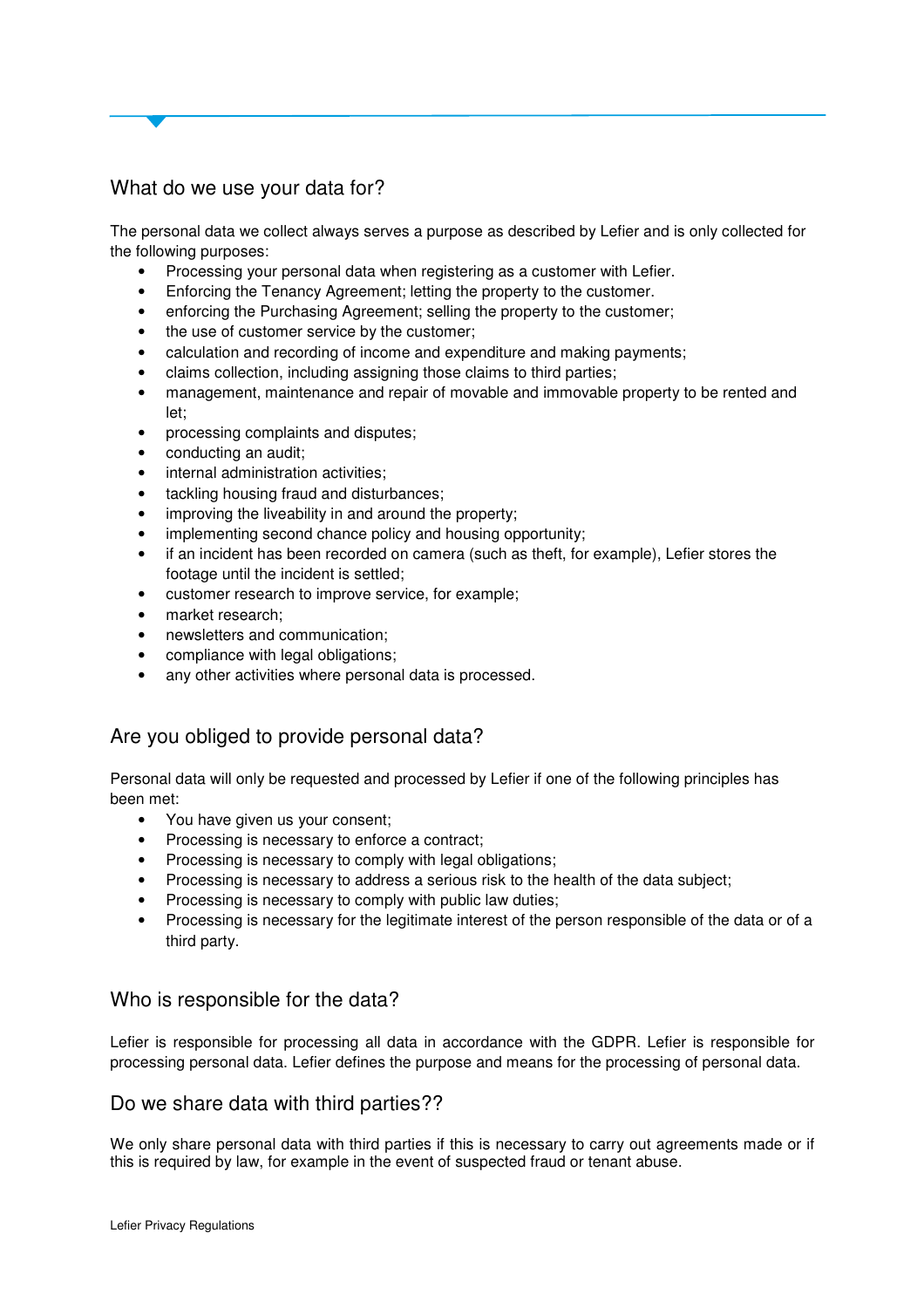Lefier shares personal data with organisations involved in the execution of the rental or sales agreement. The repair or maintenance of your residence is regularly carried out by (permanent) contractors. To be able to do the work, we give your name, address, telephone number and/or email address to the contractor to make an appointment with you.

Lefier sometimes works with a care institution or the police. This is most often in the event of disturbances or fraud. For sharing data with third parties, Lefier has drafted a covenant that sets out which personal data will be shared, for what purpose and how this data will be handled. Lefier also uses various software programs. The suppliers of these programs have access to the personal data and make backups for us. Lefier ensures that the exchange of information falls within the legal frameworks. This means, among other things, that organisational and technical measures have been taken to assure customers that privacy is guaranteed.

# Do we have cameras in our buildings?

Some Lefier buildings and parking garages are equipped with cameras. The cameras are there to provide increased security, protect residents and their properties and prevent disturbance, crime and vandalism. We always announce the use of cameras with a sticker or informational sign. We handle all footage with care; the agreements are in the Lefier camera protocol, and Lefier complies with the legal requirements regarding camera surveillance.

#### How do we secure your data?

Lefier implements appropriate technical and organisational measures to protect personal data against loss or unlawful processing. These measures ensure a level of security appropriate to the risks presented by the processing and the nature of the data to be protected, taking the level of technology and the costs of implementation into account. Examples of these measures are the duty of confidentiality and training of our employees in the area of privacy. If we transfer your personal data to third parties, such as the processors, we ensure that these organisations apply the same standards.

# What rights do you have regarding the processing of your personal data?

Lefier believes it is important that customers can properly exercise their rights according to the law. These rights include the right to information, access, correction, deletion, restriction of processing, data portability, objection and withdrawal of consent.

You request will be honoured as soon as possible, but no later than one month after receipt of the request.

Any requests must be submitted to Lefier in writing. If the person concerned is younger than 16 years of age or does not have the capacity to act, the request must be submitted by their legal representative. You must be able to provide Lefier with proper identification to submit a request.

#### How long do we keep your data?

Personal data is not stored longer than necessary. How long this is depends on the purpose of processing the personal data.